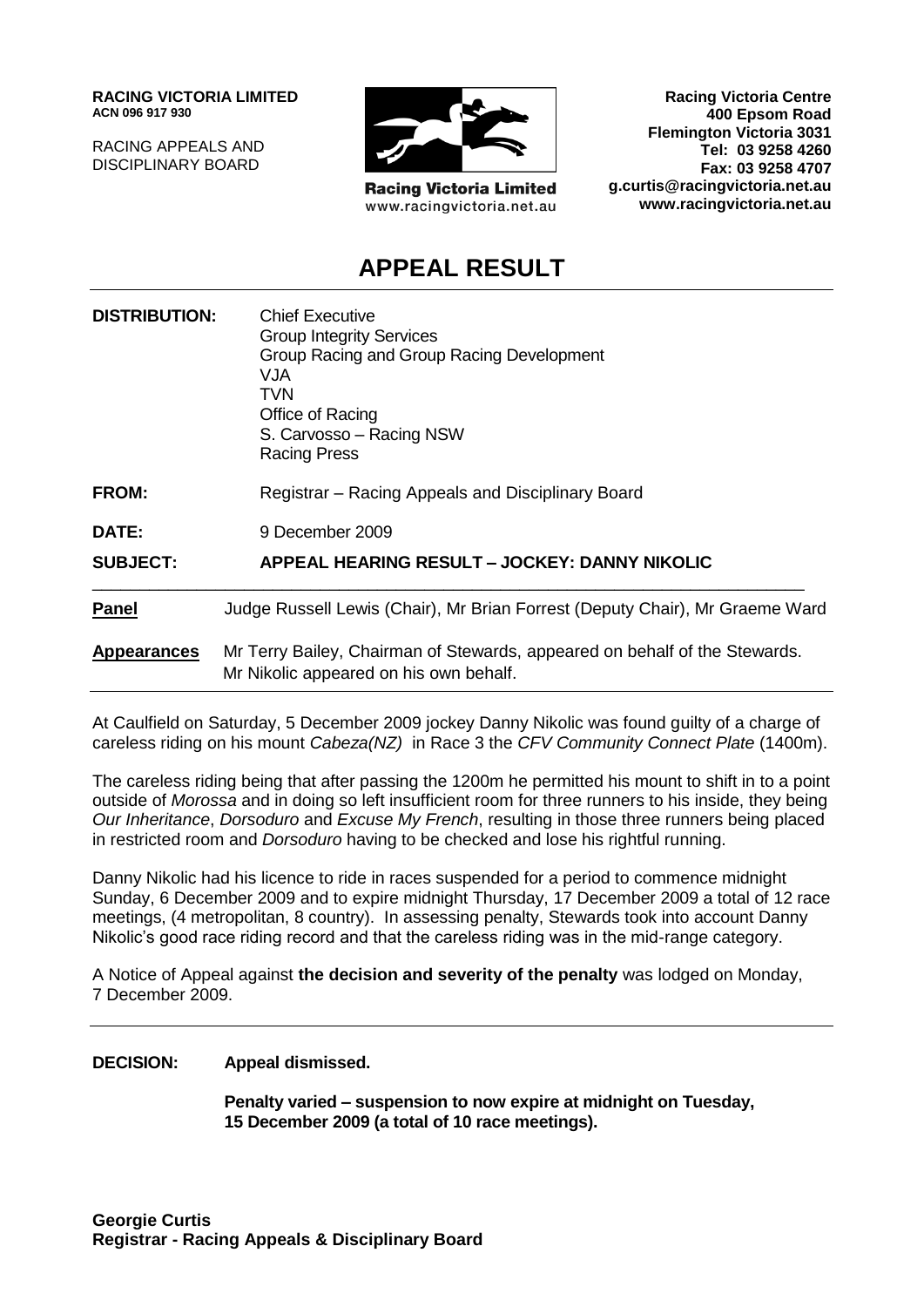# **TRANSCRIPT OF**

## **PROCEEDINGS**

### **RACING APPEALS AND DISCIPLINARY BOARD**

\_\_\_\_\_\_\_\_\_\_\_\_\_\_\_\_\_\_\_\_\_\_\_\_\_\_\_\_\_\_\_\_\_\_\_\_\_\_\_\_\_\_\_\_\_\_\_\_\_\_\_\_\_\_\_\_\_\_\_\_\_\_\_

#### **HIS HONOUR JUDGE R.P.L. LEWIS, Chairman MR B. FORREST MR G. WARD**

#### **EXTRACT OF PROCEEDINGS**

#### **DECISION**

### **IN THE MATTER OF THE CFV COMMUNITY CONNECT PLATE OVER 1400 METRES AT CAULFIELD ON 5/12/09**

#### **JOCKEY: DANNY NIKOLIC**

#### **MELBOURNE**

#### **WEDNESDAY, 9 DECEMBER 2009**

MR T. BAILEY appeared on behalf of the Stewards

MR D. NIKOLIC appeared on his own behalf